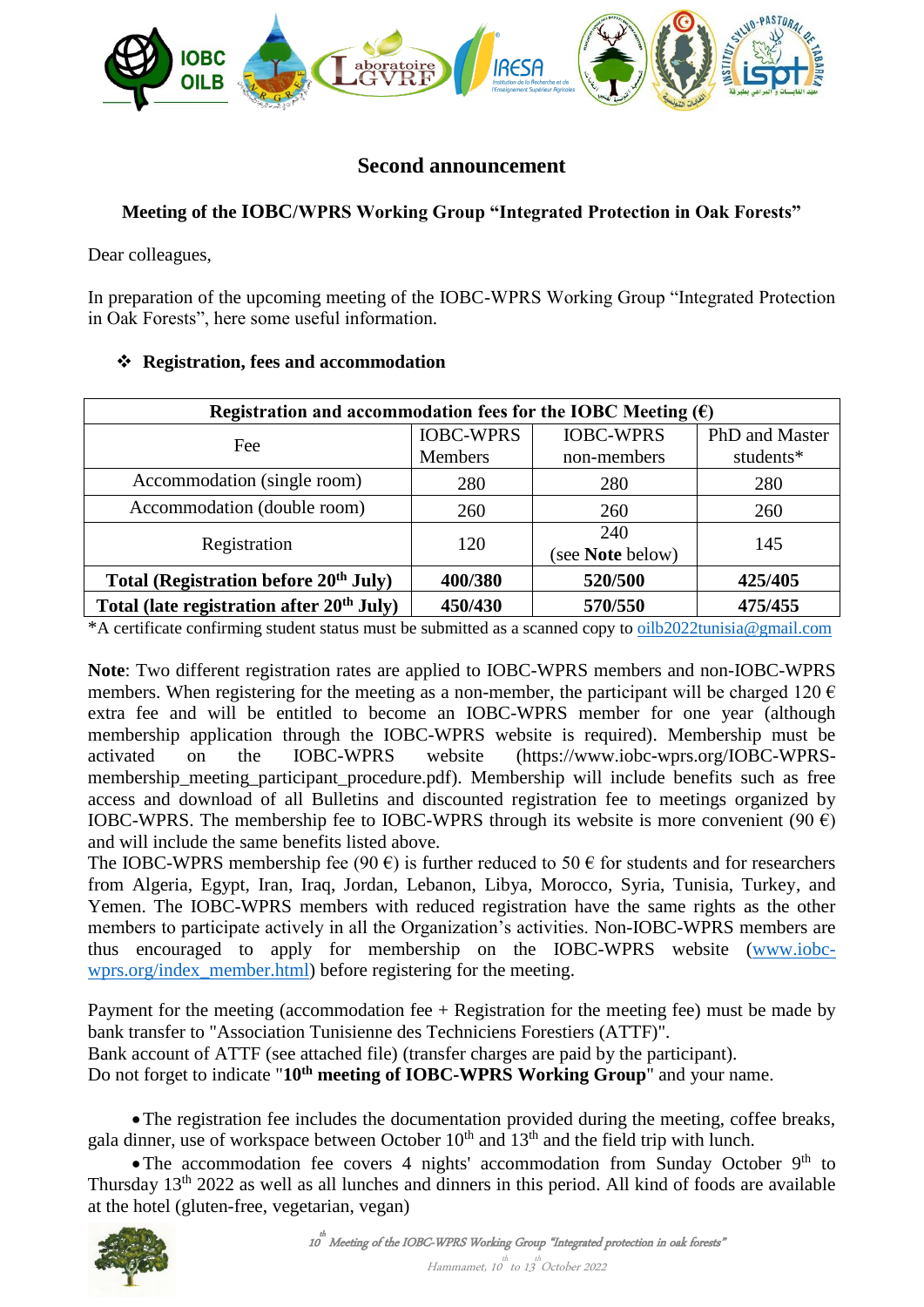

Accompanying persons are welcome to join the participants:

- $\checkmark$  Accommodation fees are the same as participants
- Accommodation for children <12 years-old is 50 % if accommodated with parents
- $\checkmark$  Accommodation for children < 2 years-old is free
- $\checkmark$  Participation to the gala dinner: 50 €
- $\checkmark$  Participation to the field trip: 50 €

For booking extra pre- or post-conference nights and if you need further information contact organizers [\(oilb2022tunisia@gmail.com](mailto:oilb2022tunisia@gmail.com) or olfa.ezzine@gmail.com).

### **General Program**

| Sunday 09 October    | Afternoon                                                       | Welcome reception                     |  |
|----------------------|-----------------------------------------------------------------|---------------------------------------|--|
|                      | Evening                                                         | Registration                          |  |
| Monday 10 October    | Morning                                                         | Registration                          |  |
|                      |                                                                 | <b>Opening Ceremony</b>               |  |
|                      |                                                                 | Poster placement                      |  |
|                      |                                                                 | Session 1                             |  |
|                      | Afternoon                                                       | Session 2                             |  |
|                      | Evening                                                         | Free evening                          |  |
| Tuesday 11 October   | Morning                                                         | Session 3                             |  |
|                      | Afternoon                                                       | <b>Poster Session</b>                 |  |
|                      |                                                                 | Round Table/Discussion groups         |  |
|                      | Evening                                                         | Gala dinner                           |  |
| Wednesday 12 October | Morning                                                         | Field trip (it may include a brief    |  |
|                      |                                                                 | tourist trip in the afternoon in some |  |
|                      | Afternoon                                                       | areas of interest)                    |  |
|                      | Evening                                                         | Free evening                          |  |
| Thursday 13 October  | Morning                                                         | Session 4                             |  |
|                      | Afternoon                                                       | Session 5                             |  |
|                      |                                                                 | Poster removal                        |  |
|                      |                                                                 | <b>Closing Ceremony</b>               |  |
|                      | Evening                                                         | Departure                             |  |
| Friday 14 October    | Touristic trip (will be organized if requested by participants) |                                       |  |
| Saturday 15 October  |                                                                 |                                       |  |

### **The venue**

The meeting will be held in the Hotel **'Diar El Medina'** in Hammamet, where all participants will be accommodated.

All scientific sessions will be held in the 'Caesar' amphitheater of the hotel.

### **Important deadlines**

| Registration and Abstracts must be sent before                                                                                                                                                                                                                                                                  | <b>June 20th 2022</b> |  |  |  |
|-----------------------------------------------------------------------------------------------------------------------------------------------------------------------------------------------------------------------------------------------------------------------------------------------------------------|-----------------------|--|--|--|
| The registration and accommodation fees must be paid by bank transfer.<br>For colleagues from Algeria, Egypt, Iran, Iraq, Jordan, Lebanon, Libya,<br>July 20th 2022<br>Morocco, Syria, Tunisia, Turkey, and Yemen, payment can be made in<br>person (just send a payment declaration letter) before the meeting |                       |  |  |  |
| The deadline for sending the manuscripts for publication in the Proceedings will be<br>communicated during the meeting                                                                                                                                                                                          |                       |  |  |  |

### **Participation, abstracts & Proceedings**

• Participants must complete registration form at (https://docs.google.com/forms/d/1H2NX9uLyhtvypcpvttnRn11mgEUWocIj4CMltjbOoGs/edit)

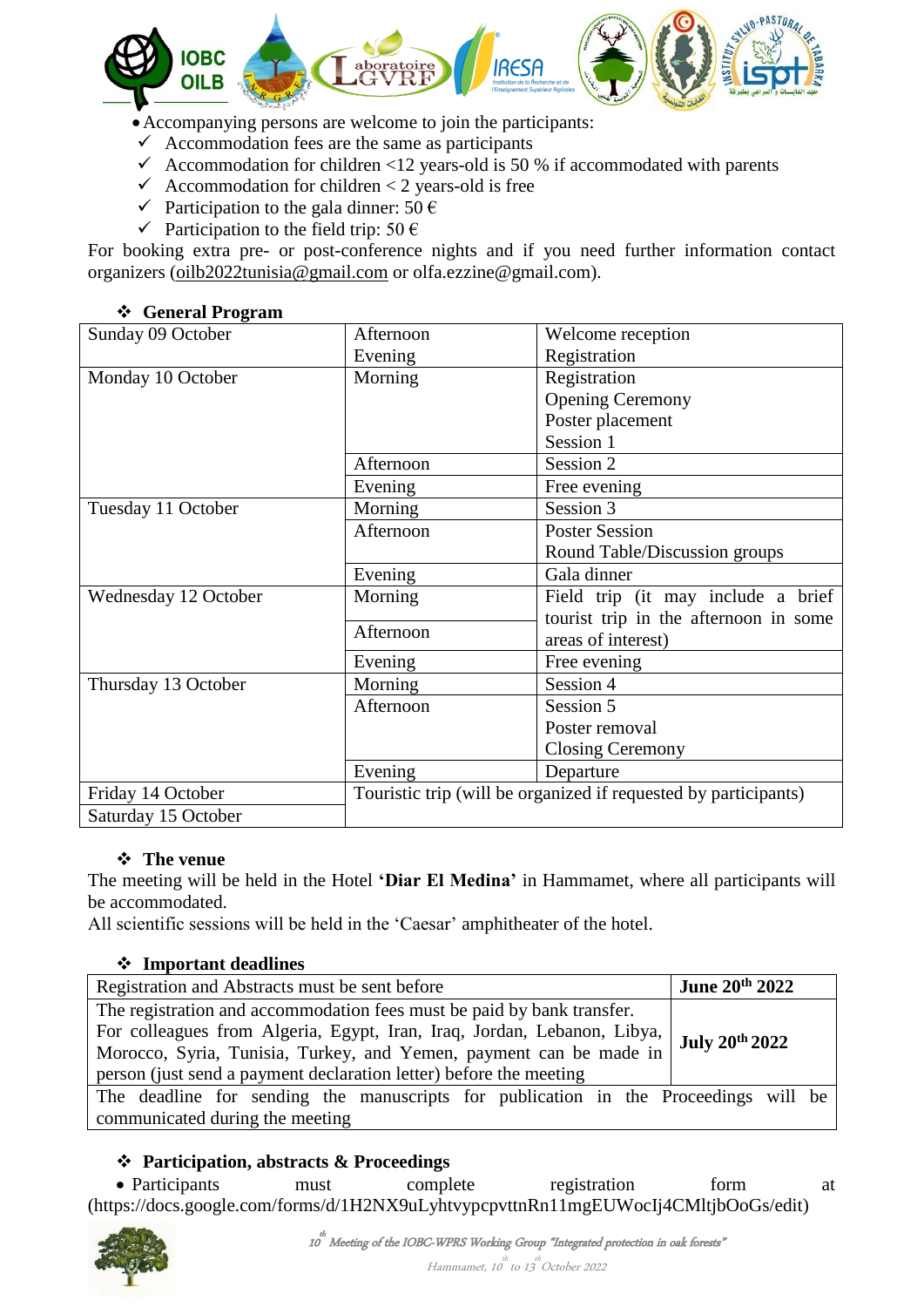

and attach the Abstract (in a Word document) to the form or send it via e-mail to [oilb2022tunisia@gmail.com.](mailto:oilb2022tunisia@gmail.com) Should you encounter any issues, contact [oilb2022tunisia@gmail.com](mailto:oilb2022tunisia@gmail.com) or [olfa.ezzine@gmail.com.](mailto:olfa.ezzine@gmail.com)

 Abstracts of oral presentations or posters can be written in English or in French and have to be prepared according to the instructions given on the registration form.

• Oral and poster communications will be presented in French or English, after approval of the summary by the Scientific Committee, which will organize the sessions.

Time slots for oral presentations are 15 minutes (including time for questions).

• The following format is recommended for posters: title, author(s), address (do not forget to provide your e-mail address), abstract, material and methods, results and conclusions. Maximum size of poster: 100 cm (width) and 120 cm (height).

 Accepted abstracts will be published in the abstract book distributed to participants during the meeting.

 Oral communications and posters presented at the Meeting will be published in the IOBC/WPRS Bulletin as Full papers or Extended abstracts. Participation of at least one author to the WG meeting is a prerequisite for publication of manuscripts.

 After publication, the entire Bulletin can be downloaded from the IOBC website by all meeting participants. Each author will also receive a pdf copy of his/her article. Anyone wishing to receive a hard copy of the Bulletin shall order it directly on the IOBC website.

# **Manuscripts**

• Manuscripts must be written clearly and concisely in English or French. An English translation of the title and abstract must be added to manuscripts written in French.

 The final manuscripts to be published in the Proceedings should be preferably provided to the Convenor before or during the Meeting by email (acocco@uniss.it) (maximum 8 pages for oral communications, 4 pages for posters and 2 pages for Extended abstracts) formatted according to IOBC-WPRS Bulletin *authors instructions* (see authors' instructions and Bulletin manuscript format at https://www.iobc-wprs.org/pub/index.html#bulletin\_how\_to\_publish).

Late deadline for sending the manuscripts will be communicated during the meeting

We look forward to welcoming you in Hammamet (Tunisia),

**Arturo COCCO**, Integrated Protection in Oak Forests Working Group Convenor

**Mohamed Lahbib BEN JAMÂA**, Forest Management Sub-Group Convenor and Local Organizer **María-Esperanza SÁNCHEZ HERNÁNDEZ**, Fungi Sub-Group Convenor

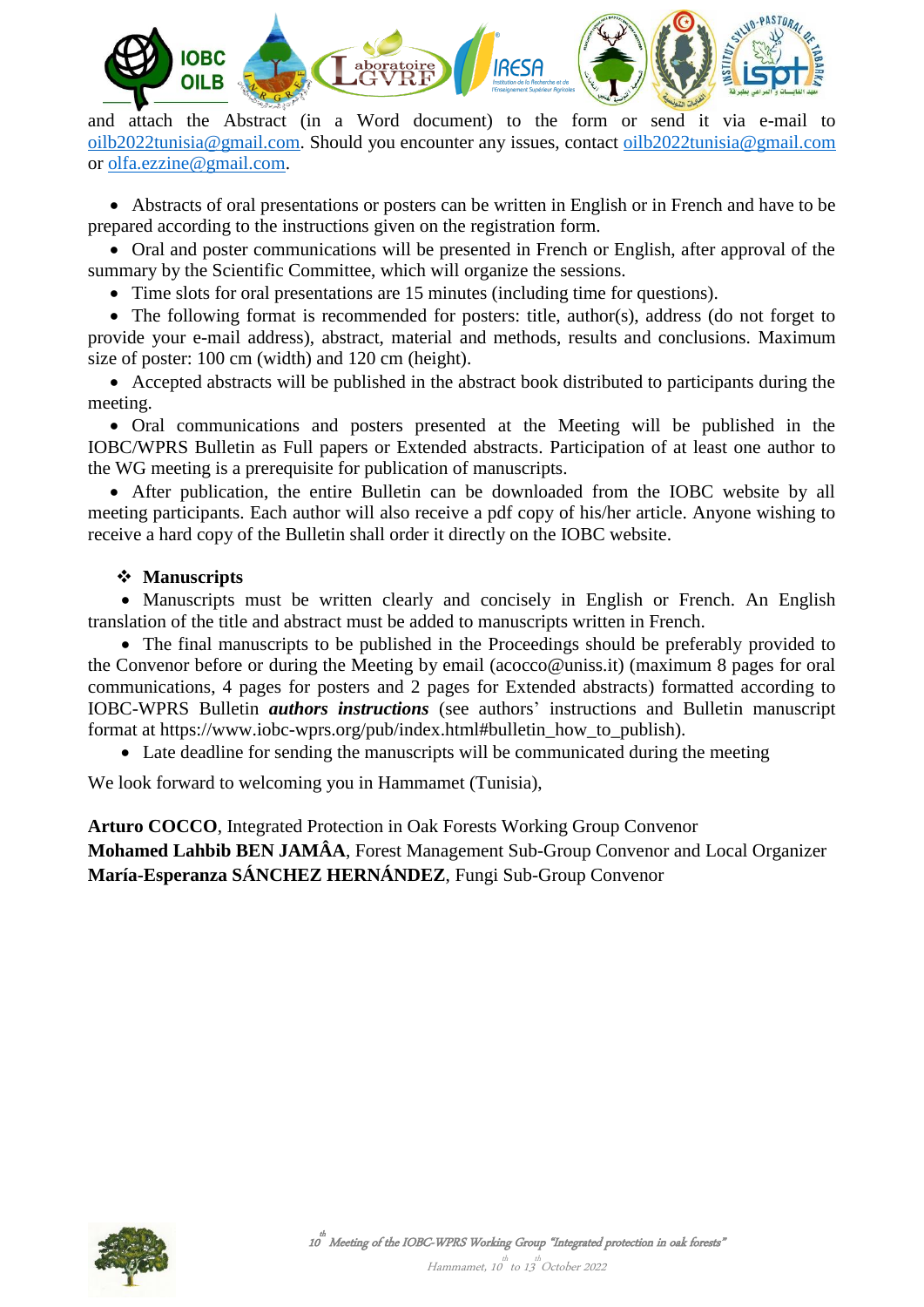

**Deuxième annonce**

# **Réunion du groupe de travail OILB/SROP "Protection intégrée des forêts des chênes"**

Chers collègues,

Dans le cadre de préparation de la prochaine réunion du groupe de travail OILB-WPRS « Protection intégrée des forêts de chênes », voici quelques informations utiles.

#### **Frais d'inscription et d'hébergement de l'IOBC Meeting (€)** Frais IOBC Members IOBC Non-members Étudiants Master/doctorant\* **Hébergement** (chambre individuelle) 280 280 280 280 **Hébergement** (chambre double)  $\vert$  260 260 260 260 Enregistrement 120 240 (voir **Note** ci-dessous) 145 **Total à payer (enregistrement avant le 20 juin) 400/380 520/500 425/405 Total à payer (enregistrement après 20 juillet) 450/430 570/550 475/455**

# **Inscription, frais et hébergement**

\*Un certificat d'inscription ou un justificatif doit être soumis à [oilb2022tunisia@gmail.com](mailto:oilb2022tunisia@gmail.com)

**Note** : Deux tarifs différents sont appliqués aux membres de l'OILB-WPRS et aux non-membres de l'OILB-WPRS. Lors de l'inscription à la réunion en tant que non-membre, le participant se verra facturer des frais supplémentaires de 120 € et aura le droit de devenir membre de l'OILB-WPRS pendant un an (bien qu'une demande d'adhésion via le site Web de l'OILB-WPRS soit requise). Il comprendra des avantages tels que l'accès et le téléchargement gratuits de tous les bulletins et des frais d'inscription réduits aux réunions organisées par OILB-WPRS. La cotisation à l'OILB-WPRS via son site Web est plus pratique (90 €) et comprendra les mêmes avantages énumérés ci-dessus. La cotisation OILB-WPRS (90  $\epsilon$ ) est encore réduite à 50  $\epsilon$  pour les étudiants et les chercheurs d'Algérie, d'Egypte, d'Iran, d'Irak, de Jordanie, du Liban, de Libye, du Maroc, de Syrie, de Tunisie, de Turquie et du Yémen. Les membres OILB-WPRS à inscription réduite ont les mêmes droits que les autres membres de participer activement à toutes les activités de l'Organisation. Les nonmembres de l'IOBC-WPRS sont donc encouragés à faire une demande d'adhésion sur le site Web de l'IOBC-WPRS (www.iobc-wprs.org/index\_member.html) avant de s'inscrire à la réunion.

- Les frais d'inscription comprennent la documentation fournie lors durant la réunion, les pauses café, le dîner gala, l'espace de travail du 10 au 13 octobre et la visite de terrain avec déjeuner.
- Les frais d'hébergement couvrent les 4 nuitées du dimanche 9 au jeudi 13 octobre 2022 ainsi que tous les déjeuners et dîners durant cette période.
- Les accompagnateurs sont les bienvenus pour rejoindre les participants :
- $\checkmark$  Les frais d'hébergement sont les mêmes que les participants
- $\checkmark$  L'hébergement pour les enfants <12 ans, est de 50% s'il est hébergé avec les parents
- $\checkmark$  L'hébergement pour les enfants < 2 ans est gratuit
- $\checkmark$  Participation au dîner de gala : 50 €
- $\checkmark$  Participation à la sortie terrain : 50 €

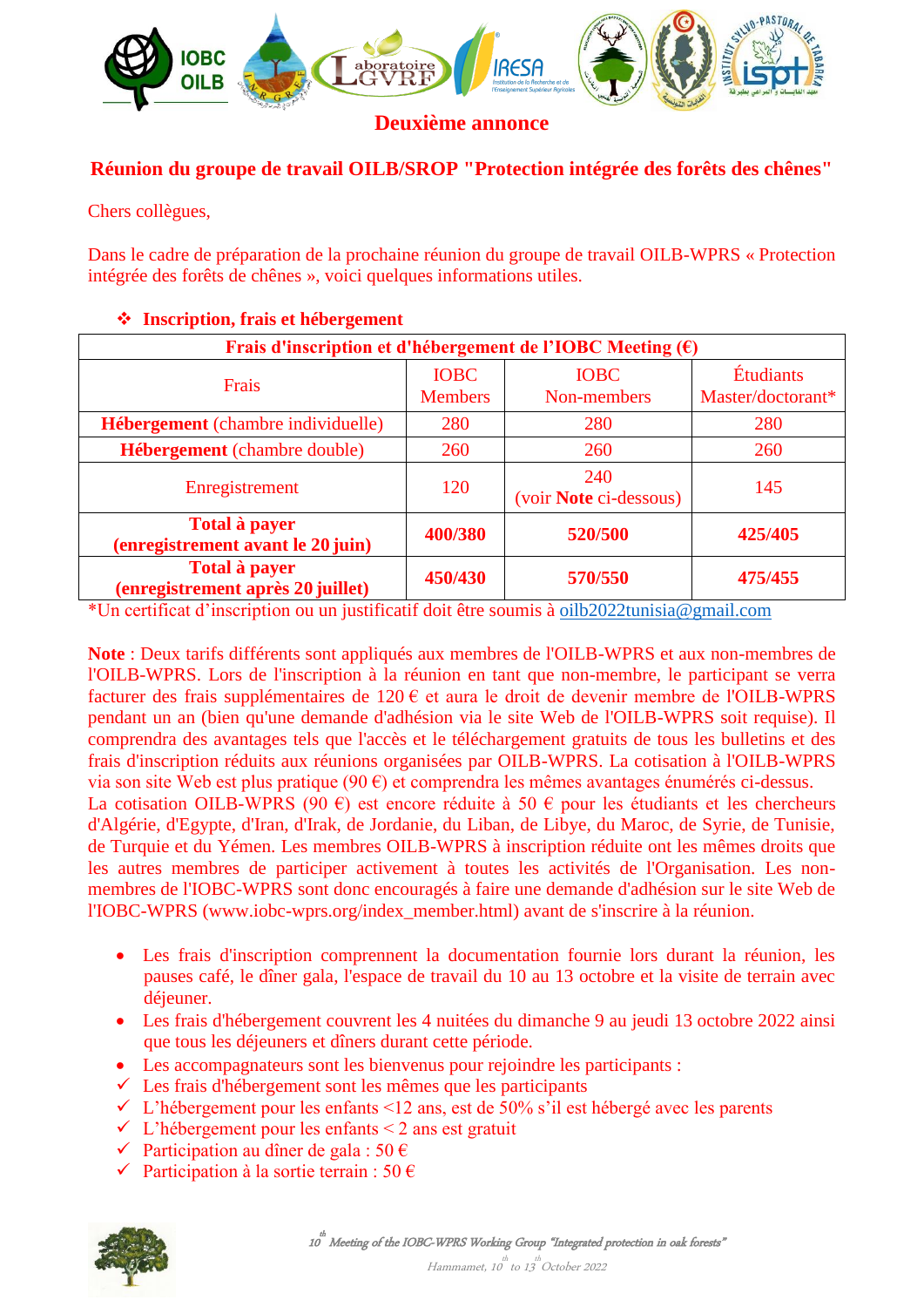

Pour réserver des nuits supplémentaires avant ou après la conférence et si vous avez besoin de plus amples informations, contactez les organisateurs (oilb2022tunisia@gmail.com ou [olfa.ezzine@gmail.com\)](mailto:olfa.ezzine@gmail.com).

Paiement des frais du meeting (frais d'hébergement + frais d'inscription) doit être effectué par virement bancaire à l'Association Tunisienne des Techniciens Forestiers (ATTF)". Compte bancaire de l'ATTF (voir pièce jointe) (frais de virement à la charge du participant). N'oubliez pas de mentionner "10th meeting of IOBC-WPRS Working Group " et votre nom.

| Dimanche 09 octobre | Après-midi    | Réception de bienvenue                                           |  |
|---------------------|---------------|------------------------------------------------------------------|--|
|                     | Soir          | Inscription                                                      |  |
| Lundi 10 octobre    | Matin         | Inscription                                                      |  |
|                     |               | Cérémonie d'ouverture                                            |  |
|                     |               | Pose des posters                                                 |  |
|                     |               | Session 1                                                        |  |
|                     | Après-midi    | Session 2                                                        |  |
|                     | Soir          | Soirée libre                                                     |  |
| Mardi 11 octobre    | Matin         | Session 3                                                        |  |
|                     | Après-midi    | Session de posters                                               |  |
|                     |               | Table ronde/groupes de discussion                                |  |
|                     | Soir          | Dîner de gala                                                    |  |
| Mercredi 12 octobre | <b>Matin</b>  | Excursion sur le terrain (pourrait                               |  |
|                     |               | excursion<br>inclure<br>brève<br>une                             |  |
|                     | Après-midi    | touristique dans l'après-midi dans<br>certaines zones d'intérêt) |  |
|                     | Soir          |                                                                  |  |
|                     |               | Soirée libre                                                     |  |
| Jeudi 13 octobre    | Matin         | <b>Session 4</b>                                                 |  |
|                     | Après-midi    | <b>Session 5</b>                                                 |  |
|                     |               | Retrait des posters                                              |  |
|                     |               | Cérémonie de clôture                                             |  |
|                     | Soir          | Départ                                                           |  |
| Vendredi 14 octobre |               | Voyage touristique (sera organisé sur demande des                |  |
| Samedi 15 octobre   | participants) |                                                                  |  |

### **Programme**

### **Le lieu**

La réunion se tiendra à Hammamet, à l'hôtel « Diar El Medina » où tous les participants seront logés.

Toutes les sessions scientifiques se dérouleront dans l'amphithéâtre "César" de l'hôtel.

### **Dates limites**

| Enregistrement & résumés à envoyer avant le                                                    | <b>20 juin 2022</b>    |  |
|------------------------------------------------------------------------------------------------|------------------------|--|
| Les frais d'inscription et d'hébergement doivent être payés par virement                       |                        |  |
| bancaire                                                                                       |                        |  |
| Pour nos collègues de l'Algérie, d'Egypte, d'Iran, d'Irak, de Jordanie, du                     | <b>20 juillet 2022</b> |  |
| Liban, de Libye, du Maroc, de Syrie, de Tunisie, de Turquie et du Yémen                        |                        |  |
| peuvent payer en personne sur place (il suffit d'envoyer une lettre de                         |                        |  |
| déclaration de paiement avant le meeting)                                                      |                        |  |
| La date limite d'envoi des manuscrits pour publication dans les Actes sera communiquée lors de |                        |  |
| la réunion                                                                                     |                        |  |